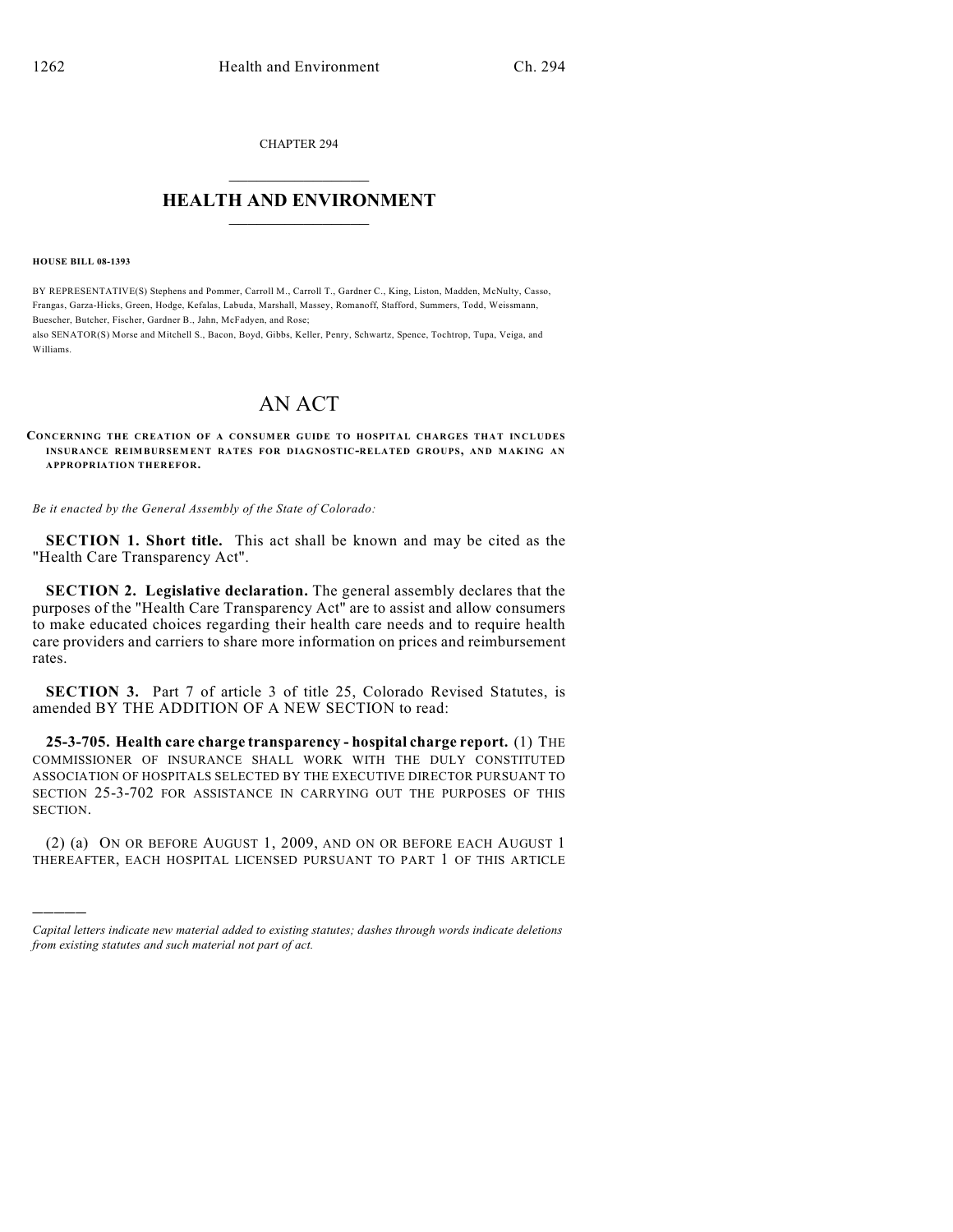## Ch. 294 Health and Environment 1263

SHALL REPORT ANNUALLY TO THE ASSOCIATION OF HOSPITALS THE INFORMATION NECESSARY TO ALLOW THE ASSOCIATION TO DETERMINE THE CHARGES FOR THE TWENTY-FIVE MOST COMMON INPATIENT DIAGNOSTIC-RELATED GROUPS FOR WHICH THERE ARE AT LEAST TEN CASES RENDERED BY THE HOSPITAL DURING THE CALENDAR YEAR IMMEDIATELY PRECEDING THE RELEASE OF THE HOSPITAL CHARGE REPORT. IF A HOSPITAL DOES NOT HAVE TWENTY-FIVE OF THE MOST COMMON DIAGNOSTIC-RELATED GROUPS WITH AT LEAST TEN OR MORE CASES RENDERED, THE HOSPITAL SHALL REPORT ONLY ON THOSE MOST COMMON DIAGNOSTIC-RELATED GROUPS THAT HAVE AT LEAST TEN CASES RENDERED.

(b) A HOSPITAL THAT DOES NOT USE DIAGNOSTIC-RELATED GROUPS IS EXEMPT FROM PARAGRAPH (a) OF THIS SUBSECTION (2).

(3) (a) THE COMMISSIONER OF INSURANCE SHALL WORK WITH THE ASSOCIATION OF HOSPITALS TO INCORPORATE THE INFORMATION REPORTED PURSUANT TO THIS SECTION ON THE WEB SITE.

(b) THE COMMISSIONER OF INSURANCE SHALL REQUIRE THE ASSOCIATION OF HOSPITALS TO SUBMIT A PLAN TO THE COMMISSIONER ON OR BEFORE NOVEMBER 30, 2008, THAT STATES THE IMPLEMENTATION STATUS OF A PLAN TO MAKE THE HOSPITAL CHARGES REPORTED PURSUANT TO THIS SECTION AVAILABLE TO THE PUBLIC ON THE WEB SITE. THE PLAN SHALL IDENTIFY THE PROCESS AND TIME PERIODS FOR IMPLEMENTATION, ANY BARRIERS TO IMPLEMENTATION, AND RECOMMENDATIONS OF CHANGES IN THE LAW THAT MAY BE ENACTED BY THE GENERAL ASSEMBLY TO ELIMINATE THE BARRIERS.

(c) WHEN DEVELOPING THE REQUIRED PLAN, THE ASSOCIATION OF HOSPITALS SHALL CONSIDER:

(I) THE METHOD FOR HOSPITALS TO REPORT CHARGES TO THE ASSOCIATION;

(II) STANDARDS THAT PROVIDE FOR THE VALIDITY AND COMPARABILITY OF HOSPITAL CHARGES; AND

(III) THE FORMAT FOR MAKING HOSPITAL CHARGES AVAILABLE TO THE PUBLIC.

(4) (a) THE ASSOCIATION OF HOSPITALS SHALL MAKE THE INFORMATION REPORTED BY THE HOSPITALS PURSUANT TO THIS SECTION AVAILABLE ON THE WEB SITE ON OR BEFORE AUGUST 1, 2009, AND ON OR BEFORE AUGUST 1 EACH YEAR THEREAFTER. THE INFORMATION REPORTED BY THE HOSPITALS SHALL INCLUDE DISCLAIMERS REGARDING FACTORS INCLUDING CASE SEVERITY RATINGS AND INDIVIDUAL PATIENT VARIATIONS THAT MAY AFFECT ACTUAL CHARGES TO A PATIENT FOR SERVICES PROVIDED.

(b) THE INFORMATION REPORTED BY THE HOSPITALS THAT IS PUBLISHED IN ACCORDANCE WITH THIS SECTION SHALL INCLUDE:

(I) VOLUME OF CASES BY DIAGNOSTIC-RELATED GROUP REQUIRED TO BE REPORTED BY THE HOSPITAL;

(II) RANK BY VOLUME OF THE TOP TWENTY-FIVE DIAGNOSTIC-RELATED GROUPS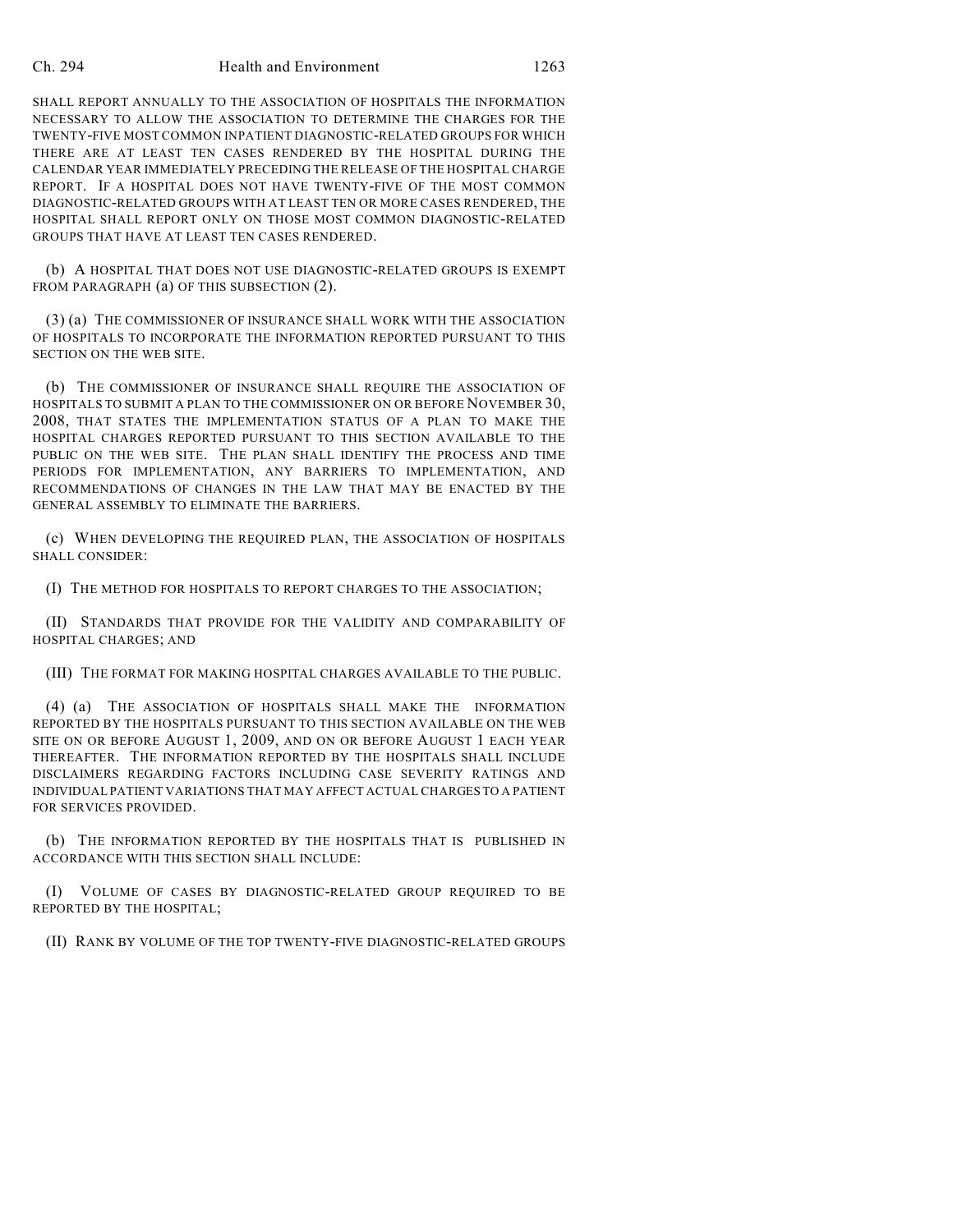REQUIRED TO BE REPORTED BY HOSPITAL;

(III) MEAN CHARGE FOR EACH OF THE TOP TWENTY-FIVE DIAGNOSTIC-RELATED GROUPS WITH MORE THAN TEN OCCURRENCES BY HOSPITAL;

(IV) CASE SEVERITY RATING BY HOSPITAL BY DIAGNOSTIC-RELATED GROUP; AND

(V) A GENERAL DISCLAIMER STATEMENT REGARDING THE HOSPITAL VARIATIONS AND PATIENT VARIATIONS THAT AFFECT THE ACTUAL CHARGES TO PATIENTS.

(c) BEFORE PUBLICATION OF THE INFORMATION PUBLISHED PURSUANT TO THIS SECTION ON THE WEB SITE, THE COMMISSIONER SHALL ENSURE THAT EVERY HOSPITAL IS ALLOWED THIRTY DAYS WITHIN WHICH TO EXAMINE THE DATA AND SUBMIT COMMENTS FOR CONSIDERATION AND INCLUSION IN THE FINAL HOSPITAL CHARGE REPORT.

(5) (a) THE COMMISSIONER OF INSURANCE SHALL APPROVE THE PUBLICATION OF INFORMATION ON THE WEB SITE CONSISTING OF PUBLIC DISCLOSURE OF CHARGE DATA ASSEMBLED PURSUANT TO THIS SECTION. AT A MINIMUM, THE INFORMATION SHALL BE MADE AVAILABLE ON THE WEB SITE IN A MANNER THAT ALLOWS CONSUMERS TO CONDUCT AN INTERACTIVE SEARCH TO VIEW AND COMPARE THE INFORMATION FOR SPECIFIC HOSPITALS. THE WEB SITE SHALL INCLUDE ANY ADDITIONAL INFORMATION NECESSARY TO ENSURE THAT THE WEB SITE INFORMATION IS AVAILABLE TO CONSUMERS AND HEALTH CARE PURCHASERS. THE INFORMATION SHALL INCLUDE, AT A MINIMUM, APPROPRIATE GUIDANCE ON HOW TO USE THE DATA AND AN EXPLANATION OF WHY THE DATA MAY VARY FROM HOSPITAL TO HOSPITAL. THE REPORT SPECIFIED IN THIS SUBSECTION (5) SHALL BE RELEASED ON THE WEB SITE ON OR BEFORE AUGUST 1, 2009, AND ON OR BEFORE EACH AUGUST 1 THEREAFTER.

(b) THE COMMISSIONER OF INSURANCE SHALL MAKE THE WEB SITE AVAILABLE BY HYPERLINK ON THE DIVISION OF INSURANCE WEB SITE.

(c) THE DIVISION OF INSURANCE SHALL REVIEW THE INFORMATION POSTED ON THE WEB SITE TO ENSURE THAT THE WEB SITE AND INFORMATION PROVIDED BY THE ASSOCIATION IS EASY TO NAVIGATE, CONTAINS CONSUMER-FRIENDLY LANGUAGE, AND FULFILLS THE INTENT OF THIS SECTION. THE DIVISION SHALL ALSO ENSURE THAT THE HYPERLINK FROM THE DIVISION'S WEB SITE TO THE WEB SITE IS EASILY ACCESSIBLE.

(6) THERE SHALL BE NO LIABILITY ON THE ASSOCIATION OF HOSPITALS OR A CAUSE OF ACTION AGAINST THE ASSOCIATION OR ITS AGENTS, EMPLOYEES, OR DIRECTORS OR AUTHORIZED DESIGNEES OF THE COMMISSIONER FOR ACTIONS TAKEN OR OMITTED IN THE PERFORMANCE OF DUTIES PURSUANT TO THIS SECTION.

(7) THE HEALTH CARE TASK FORCE CREATED IN SECTION 10-16-221, C.R.S., SHALL STUDY THE FEASIBILITY OF AMBULATORY SURGICAL CENTERS REPORTING CHARGE INFORMATION TO THE ASSOCIATION OF HOSPITALS FOR INCLUSION ON THE WEB SITE. THE TASK FORCE WILL REPORT BACK TO THE GENERAL ASSEMBLY IN 2009, PRIOR TO ANY REQUIREMENT THAT AMBULATORY SURGICAL CENTERS REPORT ANY CHARGE DATA. THE TASK FORCE SHALL STUDY THE METHOD OF REPORTING AND THE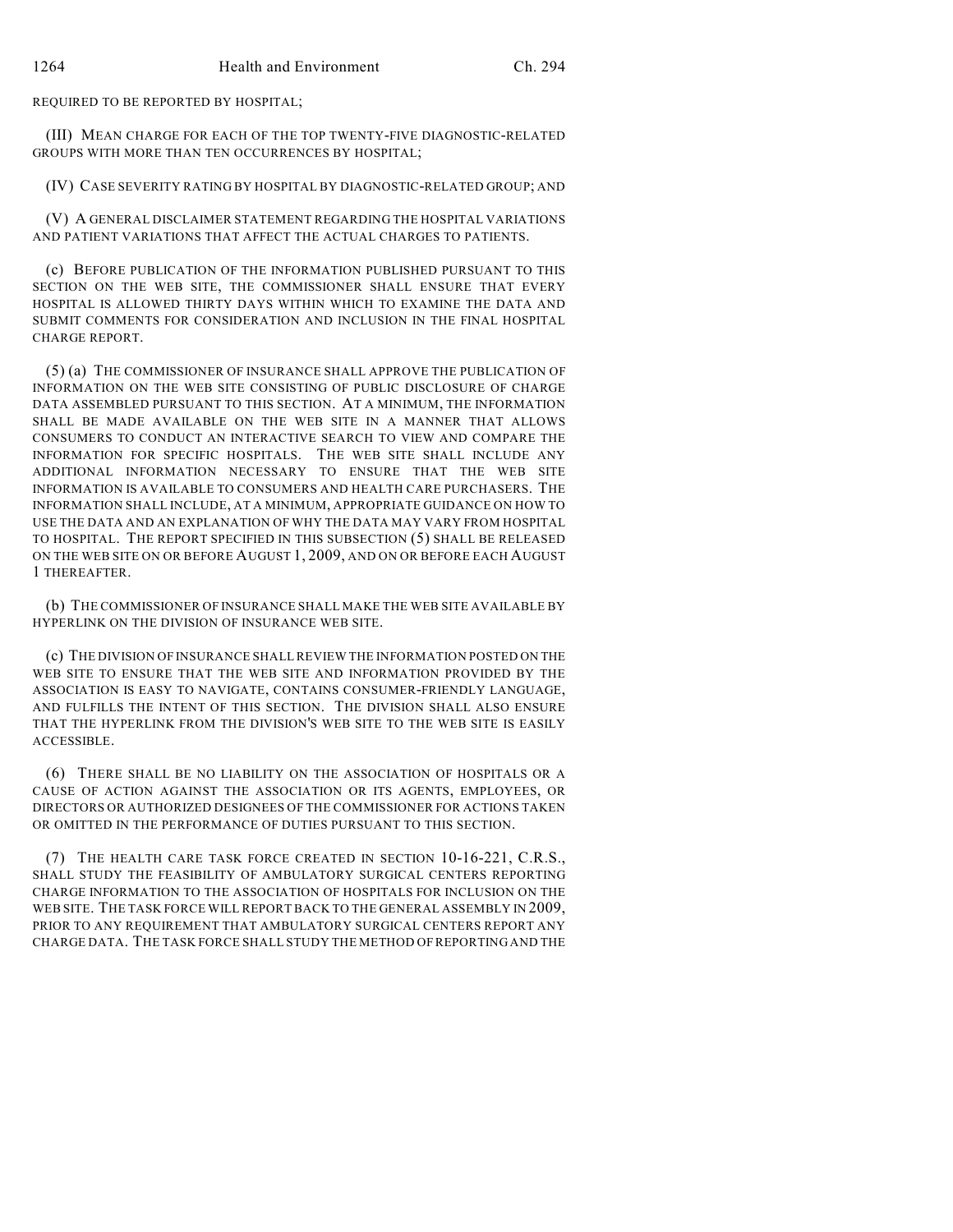APPROPRIATE DATA TO BE GATHERED AND ANY RECOMMENDED TIME FRAMES FOR REPORTING.

(8) FOR PURPOSES OF THIS SECTION:

(a) "CHARGE" MEANS THE AMOUNT THAT A HOSPITAL EXPECTS TO CHARGE FOR AN INPATIENT DIAGNOSTIC-RELATED GROUP. A CHARGE THAT IS REQUIRED TO BE REPORTED TO THE PUBLIC SHALL BE THE MEAN CHARGE FOR ALL CASES OF THE DIAGNOSTIC-RELATED GROUP OCCURRING IN THE CALENDAR YEAR PRIOR TO THE RELEASE OF THE HOSPITAL CHARGE REPORT.

(b) "DIAGNOSTIC-RELATED GROUP" MEANS THE CLASSIFICATION ASSIGNED TO AN INPATIENT HOSPITAL SERVICE CLAIM BASED ON THE PATIENT'S AGE AND SEX, THE PRINCIPAL AND SECONDARY DIAGNOSES, THE PROCEDURES PERFORMED, AND THE DISCHARGE STATUS.

(c) "WEB SITE" MEANS A WEB SITE ESTABLISHED BY THE ASSOCIATION OF HOSPITALS THAT LINKS TO THE WEB SITE CREATED PURSUANT TO SECTION 25-3-703.

**SECTION 4.** Article 16 of title 10, Colorado Revised Statutes, is amended BY THE ADDITION OF A NEW SECTION to read:

**10-16-134. Health care transparency - information required - web site definition.** (1) ON OR BEFORE MARCH 1, 2009, AND ON OR BEFORE MARCH 1 EACH YEAR THEREAFTER, EACH CARRIER SHALL SUBMIT TO THE DIVISION A LIST OF THE AVERAGE REIMBURSEMENT RATES, EITHER STATEWIDE OR BY GEOGRAPHIC AREA, AS DEFINED BY RULE OF THE COMMISSIONER PURSUANT TO SECTION 10-16-104.9, FOR THE AVERAGE INPATIENT DAY OR THE AVERAGE REIMBURSEMENT RATE FOR THE TWENTY-FIVE MOST COMMON INPATIENT PROCEDURES BASED UPON THE MOST COMMONLY REPORTED DIAGNOSTIC-RELATED GROUPS;

(2) (a) THE COMMISSIONER SHALL POST THE INFORMATION SUBMITTED PURSUANT TO SUBSECTION (1) OF THIS SECTION ON THE DIVISION'S WEB SITE.

(b) THE DIVISION SHALL ENSURE THAT THE WEB SITE AND INFORMATION IS EASY TO NAVIGATE, CONTAINS CONSUMER-FRIENDLY LANGUAGE, AND FULFILLS THE INTENT OF THIS SECTION.

(3) FOR PURPOSES OF THIS SECTION "DIAGNOSTIC-RELATED GROUP" MEANS THE CLASSIFICATION ASSIGNED TO AN INPATIENT HOSPITAL SERVICE CLAIM BASED ON THE PATIENT'S AGE AND SEX, THE PRINCIPAL AND SECONDARY DIAGNOSES, THE PROCEDURES PERFORMED, AND THE DISCHARGE STATUS.

**SECTION 5. Appropriation.** In addition to any other appropriation, there is hereby appropriated, out of any moneys in the division of insurance cash fund created in section 10-1-103 (3), Colorado Revised Statutes, not otherwise appropriated, to the department of regulatory agencies, for allocation to the division of insurance, for the fiscal year beginning July 1, 2008, the sum of fourteen thousand seven hundred five dollars (\$14,705), or so much thereof as may be necessary, for the implementation of this act.